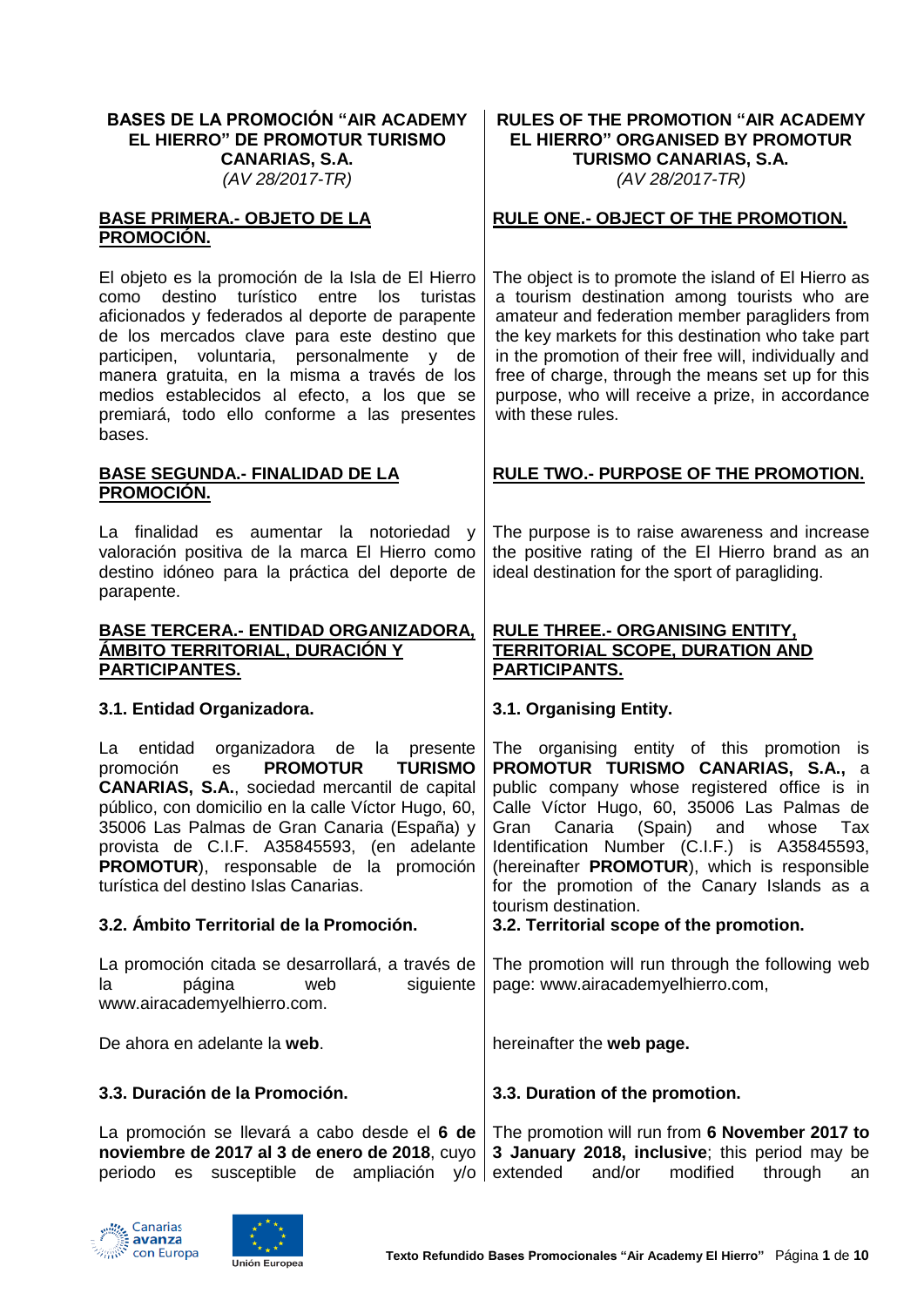| modificación, previo anuncio en la web antes<br>indicada.                                                                                                                                                                                                                                                                                    | announcement posted on the aforementioned<br>web page.                                                                                                                                                                                                                                                                             |
|----------------------------------------------------------------------------------------------------------------------------------------------------------------------------------------------------------------------------------------------------------------------------------------------------------------------------------------------|------------------------------------------------------------------------------------------------------------------------------------------------------------------------------------------------------------------------------------------------------------------------------------------------------------------------------------|
| 3.4. Participantes.                                                                                                                                                                                                                                                                                                                          | 3.4. Participants.                                                                                                                                                                                                                                                                                                                 |
| Podrán participar en la presente promoción todas<br>personas mayores de 18 años, con residencia en<br>España (excepto los residentes en las Islas<br>Canarias), Reino Unido, Alemania, Francia,<br>Italia e Irlanda, que accedan a la página web<br>antes indicada anteriormente, rellenando un<br>formulario on line habilitando para ello. | Participation in this promotion is open to anyone<br>over the age of 18 resident in Spain (except the<br>Islands), the<br><b>United</b><br>Canary<br>Kingdom,<br>Germany, France, Italy or Ireland who accesses<br>the aforementioned web page and fills in an<br>online form provided for this purpose.                           |
| Solo podrán participar las personas que estén<br>federadas en su país de residencia y tener su<br>licencia internacional vigente. Disponer de su<br>propio equipo de vuelo, incluida la vela.                                                                                                                                                | Only persons who are federation members in<br>their country of residence and have a valid<br>international licence are eligible to participate.<br>Participants must have their own flight equipment,<br>including wing.                                                                                                           |
| No podrán participar en la presente promoción<br>los empleados de PROMOTUR así como, sus<br>familiares hasta el primer o segundo grado de<br>consanguinidad o afinidad de éstos, como<br>también los de aquéllas empresas relacionadas<br>directa o indirectamente en la realización de la<br>presente promoción.                            | Participation in this promotion is not open to<br>employees of PROMOTUR or anyone related to<br>them by first or second degree consanguinity;<br>neither is participation open to the employees of<br>companies directly or indirectly associated with<br>the holding of this promotion, or their relatives, in<br>the same terms. |
| <u>BASE CUARTA.- ACEPTACIÓN DE BASES.</u>                                                                                                                                                                                                                                                                                                    | <b>RULE FOUR.- ACCEPTANCE OF THE RULES.</b>                                                                                                                                                                                                                                                                                        |
| Los participantes, por el mero hecho de participar<br>en la presente promoción, aceptan sus bases y el<br>criterio de PROMOTUR en cuanto la resolución<br>de cualquier cuestión o controversia derivada de<br>la misma.                                                                                                                      | By participating in this promotion, participants<br>accept its rules and the decision of PROMOTUR<br>in relation to the settlement of any issue or<br>dispute arising from the promotion.                                                                                                                                          |
| <u>BASE QUINTA.- PREMIO.</u>                                                                                                                                                                                                                                                                                                                 | <b>RULE FIVE.- PRIZE.</b>                                                                                                                                                                                                                                                                                                          |
| El premio de la presente promoción, consiste en<br>un (1) viaje para cada ganador, de cuatro (4) días<br>y tres (3) noches de duración, que incluye:                                                                                                                                                                                         | The prize for this promotion comprises one (1)<br>trip for each winner with a duration of four (4)<br>days and three (3) nights, which includes:                                                                                                                                                                                   |
| - Billetes en avión, ida y vuelta, para una (1)<br>persona (ganador), desde el aeropuerto más<br>cercano a su residencia con conexión directa<br>(incluyendo la interconexión insular) a la isla de<br>El Hierro (el transporte entre el domicilio del<br>ganador y el aeropuerto de origen no está<br>incluido).                            | - Return plane tickets for one (1) person<br>(winner) from the airport closest to their place of<br>residence with a direct connection (including<br>connecting flights between islands) to the island<br>of El Hierro (transport between the winner's<br>residence and the airport of origin is not<br>included).                 |
| El premio solo comprenderá el coste del vuelo<br>y billete con inclusión de posibles extras<br>necesarios para el transporte del equipo de<br>vuelo, incluida la vela, sin que pueda ser<br>imputados otros gastos adicionales por parte<br>de las compañías áreas.                                                                          | The prize includes only the cost of the flight and<br>the ticket and any extras necessary for the<br>transport of the flight equipment, including the<br>wing, but will not include any additional<br>expenses imposed by airlines.                                                                                                |



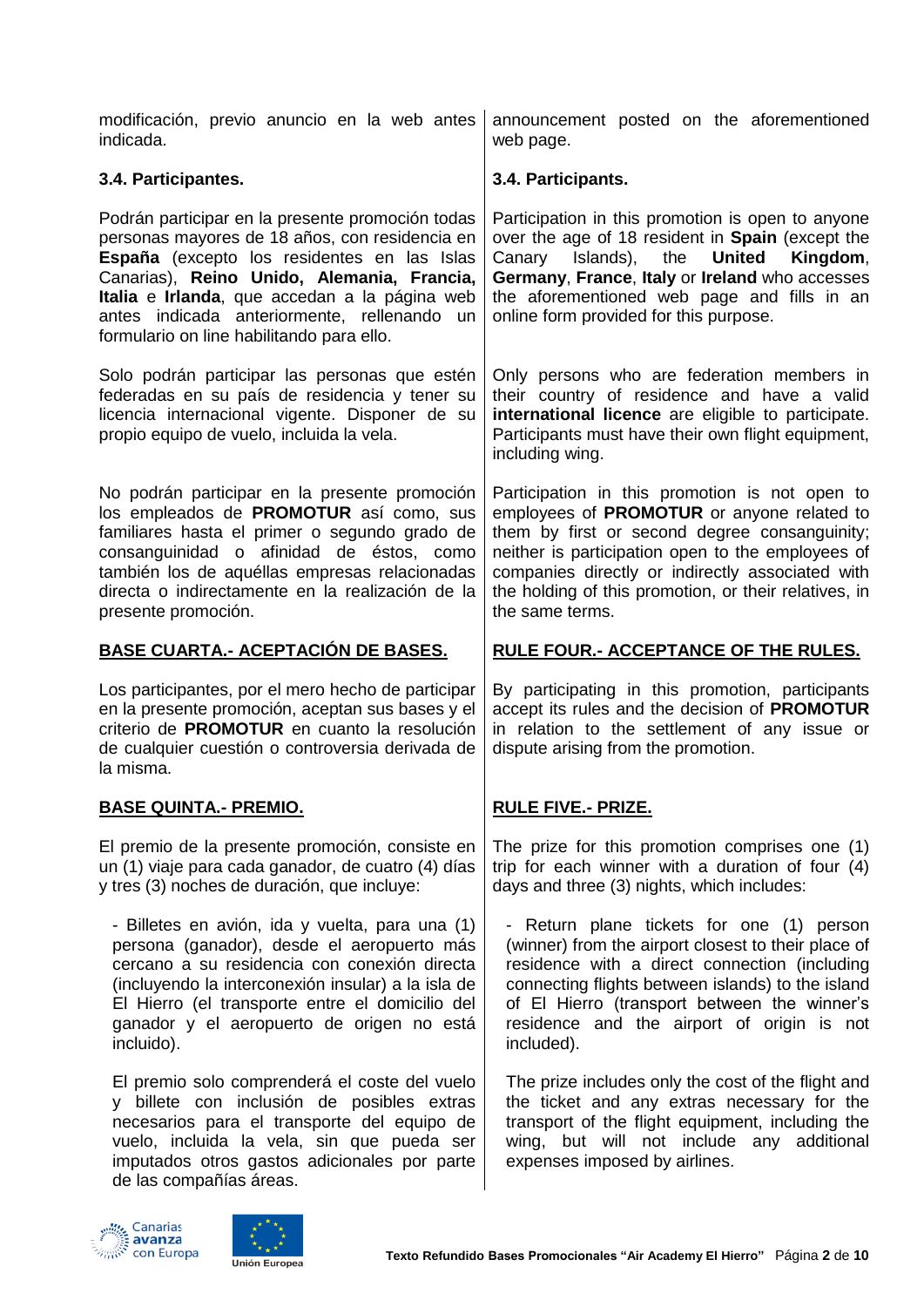| - Transfer aeropuerto-hotel y hotel-aeropuerto<br>en destino.                                                                                                                                                                                                                                                                                                                                             | - Transfer airport-hotel and hotel-airport at the<br>destination.                                                                                                                                                                                                                                                                                       |
|-----------------------------------------------------------------------------------------------------------------------------------------------------------------------------------------------------------------------------------------------------------------------------------------------------------------------------------------------------------------------------------------------------------|---------------------------------------------------------------------------------------------------------------------------------------------------------------------------------------------------------------------------------------------------------------------------------------------------------------------------------------------------------|
| - Alojamiento en hotel de 4 estrellas o categoría<br>superior a elección de PROMOTUR en régimen<br>de pensión completa. En el supuesto de que<br>en la isla de El Hierro no existiera disponibilidad<br>establecimiento<br>alojativo de esta<br>de<br>un<br>categoría, se facilitará el alojamiento en un<br>establecimiento<br>de la<br>máxima<br>categoría<br>existente a criterio de <b>PROMOTUR</b> . | - Accommodation in a four star or higher<br>category hotel to be chosen by PROMOTUR,<br>with full board. If the island of El Hierro has no<br>availability for accommodation in this category,<br>will<br>the<br>accommodation<br>provided<br>be<br>in<br>with<br>the<br>highest<br>establishment<br>category<br>available as determined by PROMOTUR.   |
| - un (1) curso de tres (3) clases de acrobacias en<br>parapente con Horacio Llorens, considerado el<br>rey del parapente español y una leyenda aérea<br>con un récord de Infinity Tumbling en el Libro<br>Guinness de los Récords.<br>El mencionado premio deberá disfrutarse desde<br>el 19 de febrero de 2018 hasta el 25 de febrero<br>de 2018, ambos inclusive.                                       | - one (1) course of three (3) classes of<br>paragliding acrobatics with Horacio Llorens, who<br>is not only considered the king of Spanish<br>paragliding, but is also an aerial legend and<br>holder of the Guinness Book of Records Infinity<br>Tumbling record.<br>This prize must be taken from 19 February 2018<br>to 25 February 2018, inclusive. |
| Este periodo es susceptible de ampliación y/o<br>modificación, por PROMOTUR previo envío de<br>correo electrónico al ganador.                                                                                                                                                                                                                                                                             | This period may be extended and/or modified by<br><b>PROMOTUR</b> by email to the winner.                                                                                                                                                                                                                                                               |
| <b>PROMOTUR</b><br>reserva la posibilidad<br>se<br>de<br>modificar:                                                                                                                                                                                                                                                                                                                                       | <b>PROMOTUR</b> reserves the right to change:                                                                                                                                                                                                                                                                                                           |
| a) El periodo de disfrute del premio por<br>organizativas,<br>técnicas,<br>razones<br>meteorológicas, de fuerza mayor o caso<br>fortuito,                                                                                                                                                                                                                                                                 | a) The period for taking the prize, due to<br>organisational or technical reasons, weather<br>conditions, force majeure or unforeseeable<br>circumstances,                                                                                                                                                                                              |
| b) El premio por motivos organizativos, de<br>disponibilidad o conectividad, de fuerza mayor<br>o caso fortuito, sustituyéndolo por otro de<br>características y valor semejante.                                                                                                                                                                                                                         | b) The prize, for organisational reasons,<br>availability or connectivity, force majeure or<br>unforeseeable circumstances, in which case it<br>will be replaced with another prize of a similar<br>nature and value.                                                                                                                                   |
| En ningún caso, el premio podrá ser objeto de<br>cambio<br>alteración<br>de<br>ningún<br>y/o<br>tipo,<br>compensación en metálico o cesión a tercero a<br>petición del ganador.                                                                                                                                                                                                                           | Under no circumstances may the prize be<br>exchanged and/or altered in any way, redeemed<br>for cash or transferred to a third party at the<br>request of the winner.                                                                                                                                                                                   |
| <b>BASE SEXTA.- MECÁNICA DE</b><br>PARTICIPACIÓN.                                                                                                                                                                                                                                                                                                                                                         | RULE SIX.- PARTICIPATION MECHANISM.                                                                                                                                                                                                                                                                                                                     |
| 6.1. Cumplimentación de formulario.                                                                                                                                                                                                                                                                                                                                                                       | 6.1. Filling in the form.                                                                                                                                                                                                                                                                                                                               |
| Los participantes que concurran los requisitos<br>establecidos en la base tercera (3.4.) podrán<br>participar registrándose en la web respondiendo<br>a las todas preguntas formuladas y a los                                                                                                                                                                                                            | Participants who meet the requirements laid<br>down in rule three (3.4.) may participate by<br>registering on the web page and answering all<br>the questions asked and filling in the following                                                                                                                                                        |



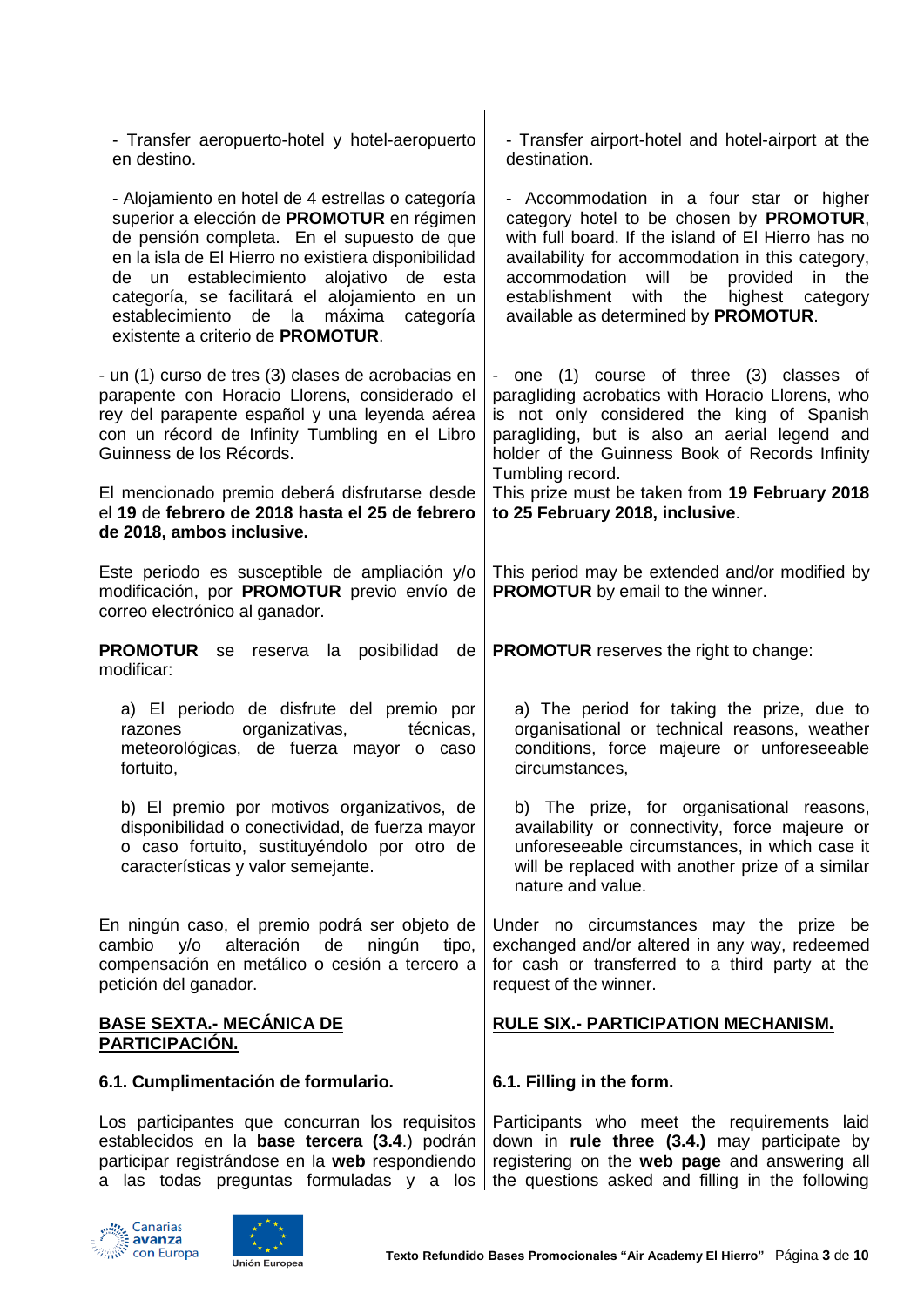| siguientes campos: nombre, apellido/s, fecha de<br>nacimiento, sexo, email, ciudad de residencia,<br>código postal, país.                                                                                                                                                                                                                                                                                                                                                                                                                                                            | fields: given name(s), surname(s), date of birth,<br>sex, e-mail address, town/city of residence, post<br>code, country.                                                                                                                                                                                                                                                                                                                                                                                                                                                                       |
|--------------------------------------------------------------------------------------------------------------------------------------------------------------------------------------------------------------------------------------------------------------------------------------------------------------------------------------------------------------------------------------------------------------------------------------------------------------------------------------------------------------------------------------------------------------------------------------|------------------------------------------------------------------------------------------------------------------------------------------------------------------------------------------------------------------------------------------------------------------------------------------------------------------------------------------------------------------------------------------------------------------------------------------------------------------------------------------------------------------------------------------------------------------------------------------------|
| 6.2. Validación.                                                                                                                                                                                                                                                                                                                                                                                                                                                                                                                                                                     | 6.2. Validation.                                                                                                                                                                                                                                                                                                                                                                                                                                                                                                                                                                               |
| Una vez cumplimentado el formulario, así como<br>aceptadas las condiciones<br>del<br>mismo, el<br>participante recibirá un correo electrónico para<br>permitir su validación como tal, que le permitirá<br>formar parte de la presente promoción.                                                                                                                                                                                                                                                                                                                                    | Once the entry form has been filled in and the<br>conditions on it have<br>been accepted, the<br>participant will receive an email to allow them to<br>validate their entry and take part in the promotion.                                                                                                                                                                                                                                                                                                                                                                                    |
| 6.4. Aceptación e inclusión en el Concurso.                                                                                                                                                                                                                                                                                                                                                                                                                                                                                                                                          | 6.4. Acceptance and inclusion in the Contest.                                                                                                                                                                                                                                                                                                                                                                                                                                                                                                                                                  |
| Solo se aceptarán como participantes del<br>concurso únicamente los que estén federados y<br>haya contestado afirmativamente a la pregunta<br>¿Estas federado? del formulario de participación.                                                                                                                                                                                                                                                                                                                                                                                      | Only persons who are federation members and<br>have given an affirmative answer to the question<br>Are you a federation member?<br>on<br>the<br>participation form will be accepted as participants<br>in the contest.                                                                                                                                                                                                                                                                                                                                                                         |
| Se aceptarán todos los argumentos para<br>convencer a Horacio Llorens para volar que<br>concurran con la totalidad de las siguientes<br>características:                                                                                                                                                                                                                                                                                                                                                                                                                             | All arguments to convince Horacio Llorens for<br>flying with him that meet all of the following<br>characteristics will be accepted:                                                                                                                                                                                                                                                                                                                                                                                                                                                           |
| a) Los textos deberán ajustarse a la temática y<br>finalidad de la presente promoción conforme a lo<br>descrito en la base primera y segunda.                                                                                                                                                                                                                                                                                                                                                                                                                                        | a) The texts must follow the theme and purpose<br>of this promotion as described in rule one and<br>rule two.                                                                                                                                                                                                                                                                                                                                                                                                                                                                                  |
| b) Los textos deben ser <b>originales</b> y propiedad<br>del participante, como su legítimo propietario y<br>poseedor de la propiedad intelectual sobre los<br>mismos. Para ello, cada participante en el<br>concurso garantiza la autoría y originalidad de los<br>textos con los que participe, y que los mismos no<br>constituyen copia ni modificación total o parcial<br>de ninguna obra o elemento preexistente, o que<br>de cualquier modo infrinjan derechos de terceros,<br>así como, que no se hallan sometidas a ninguna<br>promoción resuelta o pendiente de resolución. | b) The texts must be <b>original</b> and must be the<br>property of the participant as the legitimate owner<br>and holder of the intellectual property rights to<br>them. Each participant in the contest will<br>guarantee that they are the author of the texts<br>they use for participation and that all material is<br>original and is not a copy or a complete or partial<br>modification of any pre-existing work or element<br>and that it does not in any way violate the rights<br>of third parties and is not part of any promotion<br>that has concluded or is pending conclusion. |
| c) Los textos no podrán ser ilegales, difamatorios,<br>xenófobos, obscenos, pornográficos o que<br>vulneren el derecho al honor o a la intimidad<br>personal de terceras personas o atenten contra la<br>moral o que puedan resultar de mal gusto u<br>ofensivos o atenten contra la protección jurídica<br>del menor o sean amenazadores o constitutivos<br>de acoso, que invadan los derechos de<br>privacidad o publicidad, que sean abusivos,<br>hostiles, fraudulentos o censurables de algún<br>modo.                                                                          | c) The texts must not be unlawful, defamatory,<br>racially offensive, obscene, pornographic or<br>invasive of the right to honour and privacy of third<br>parties, contrary to public morality or in bad taste<br>or offensive or contrary to the legal protection of<br>minors, or threatening, harassing, invasive of<br>privacy or publicity rights, abusive, hostile,<br>fraudulent or otherwise objectionable.                                                                                                                                                                            |
|                                                                                                                                                                                                                                                                                                                                                                                                                                                                                                                                                                                      | d) Los textos no podrán ser contrarios a la ley, la $  d$ ) The texts must not be contrary to law, morals,                                                                                                                                                                                                                                                                                                                                                                                                                                                                                     |





**moral**, el **orden público**, protección de la

**public policy**, child protection, privacy or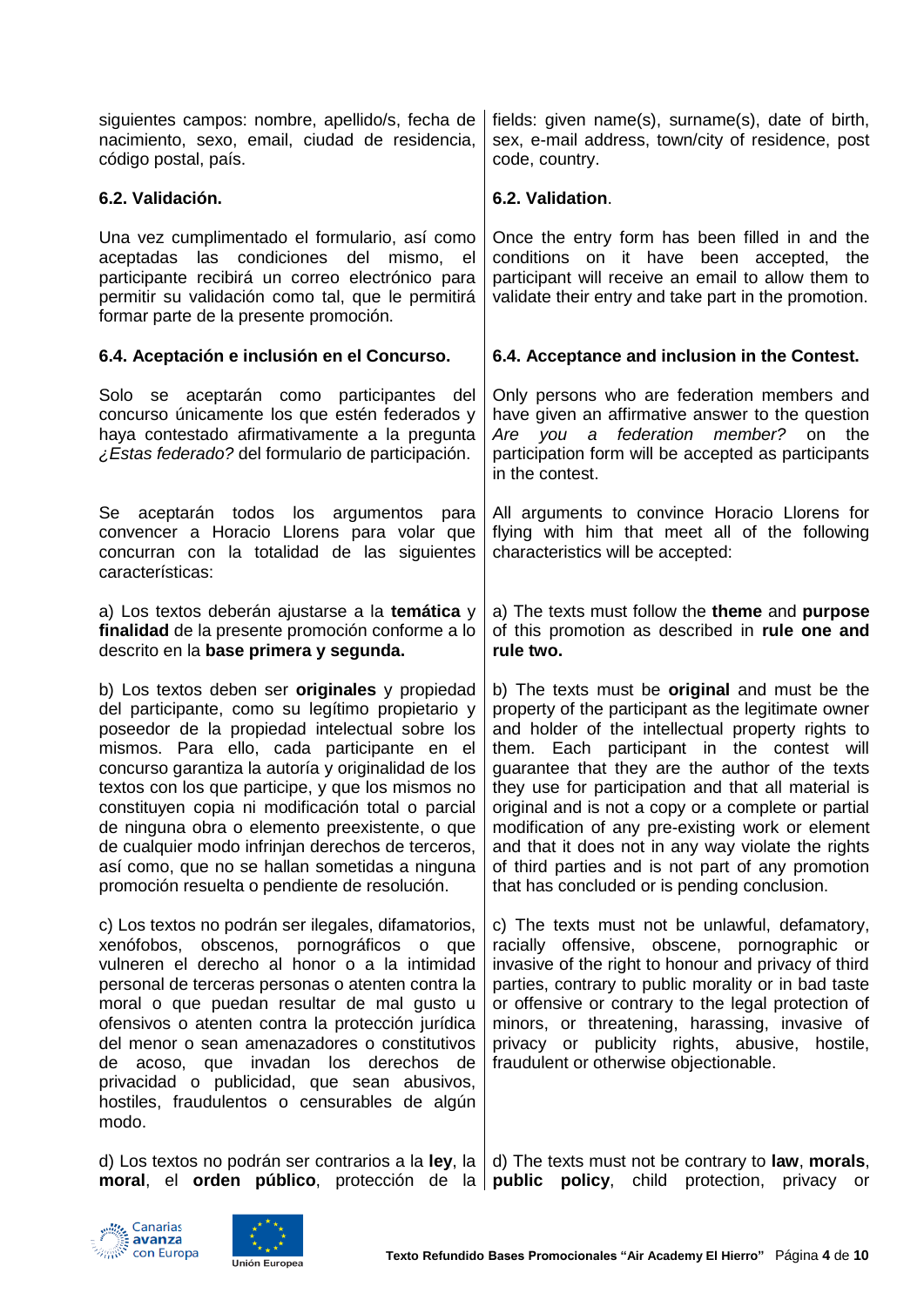| infancia, intimidad o imagen propia.                                                                                                                                                                                                             | personal image rights.                                                                                                                                                                                                                 |
|--------------------------------------------------------------------------------------------------------------------------------------------------------------------------------------------------------------------------------------------------|----------------------------------------------------------------------------------------------------------------------------------------------------------------------------------------------------------------------------------------|
| <u>BASE SÉPTIMA.- CONCURSO.</u>                                                                                                                                                                                                                  | <b>RULE SEVEN.- CONTEST.</b>                                                                                                                                                                                                           |
| 7.1 Jurado: composición y selección del<br>ganador.                                                                                                                                                                                              | 7.1 Jury: composition and selection of the<br>winner.                                                                                                                                                                                  |
| <b>PROMOTUR</b> designará un Jurado cualificado<br>compuesto por tres (3) personas con experiencia<br>para valorar los argumentos, pudiéndose ser dos<br>(2) de ellos bien de PROMOTUR o de sus<br>agencias de publicidad y D. Horacio Llorens   | <b>PROMOTUR</b> will appoint a qualified Jury of three<br>(3) experienced people to judge the arguments:<br>two (2) of these may be from PROMOTUR or its<br>advertising agencies, and the third will be Horacio<br>Llorens.            |
| El Jurado seleccionará los mejores argumentos<br>convincentes que, a su juicio, sean merecedores<br>del premio atendiendo a su marcado tono<br>emocional<br>experiencial,<br>creatividad<br>V<br>$\mathsf{V}$<br>originalidad de los argumentos. | The Jury will choose the most convincing arguments<br>which, in its opinion, deserve the prize, taking into<br>predominant<br>account the<br>emotional<br>and<br>experiential tone, creativity and originality of the<br>arguments.    |
| De entre los mejores argumentos el Jurado<br>seleccionará un (1) ganador y cinco (5) suplentes<br>experiencia<br>más<br>en<br>vuelo<br>con<br>y<br>perfeccionamiento formativo y otro (1) con menos<br>y cinco (5) suplentes.                    | From the best arguments the Jury will choose<br>one (1) winner and five (5) replacement winners<br>with a higher level of flight experience and<br>training and one (1) winner and five (5)<br>replacement winners with a lower level. |
| Los suplentes sustituirán al ganador para los<br>casos establecidos en la base séptima.                                                                                                                                                          | The replacement winners shall take the place of<br>the winner in the cases established in rule<br>seven.                                                                                                                               |
| Para ello, el Jurado establecerá un orden de<br>preferencia, del 1 al 5, entre los suplentes<br>seleccionados.                                                                                                                                   | For this purpose, the Jury will establish a ranking<br>from 1 to 5 among the replacement winners<br>chosen.                                                                                                                            |
| El jurado se reserva la potestad de no<br>seleccionar ningún argumento por no concurrir<br>con los requisitos establecidos anteriormente y<br>en la base primera, segunda y tercera,<br>declarando desierta la presente promoción.               | The jury reserves the right to not choose any<br>argument if the requirements established above<br>and in rule one, rule two and rule three are not<br>met, in which case it shall declare this promotion<br>null and void.            |
| 7.2. Fallo del Jurado.                                                                                                                                                                                                                           | 7.2 Decision of the Jury.                                                                                                                                                                                                              |
| El Jurado emitirá su fallo el día 16 de enero de<br>2018 o fecha alternativa que se establezca por el<br>Jurado de manera razonada.                                                                                                              | The Jury will announce its decision on 16<br>January 2018 or an alternative date that may be<br>established by the Jury, giving the reasons for the<br>decision.                                                                       |
| <b>PROMOTUR</b><br>comunicará<br>resultado<br>del<br>el<br>concurso en la web.                                                                                                                                                                   | <b>PROMOTUR</b> will announce the result of the<br>contest on the web page.                                                                                                                                                            |
| BASE OCTAVA .- ACEPTACIÓN DE PREMIO.                                                                                                                                                                                                             | <b>RULE EIGHT.- PRIZE ACCEPTANCE.</b>                                                                                                                                                                                                  |
| 8.1.- Comunicación de la Condición<br>de<br>Ganador y suplente.                                                                                                                                                                                  | 8.1.- Notification of Winner and Replacement<br><b>Winner Status.</b>                                                                                                                                                                  |



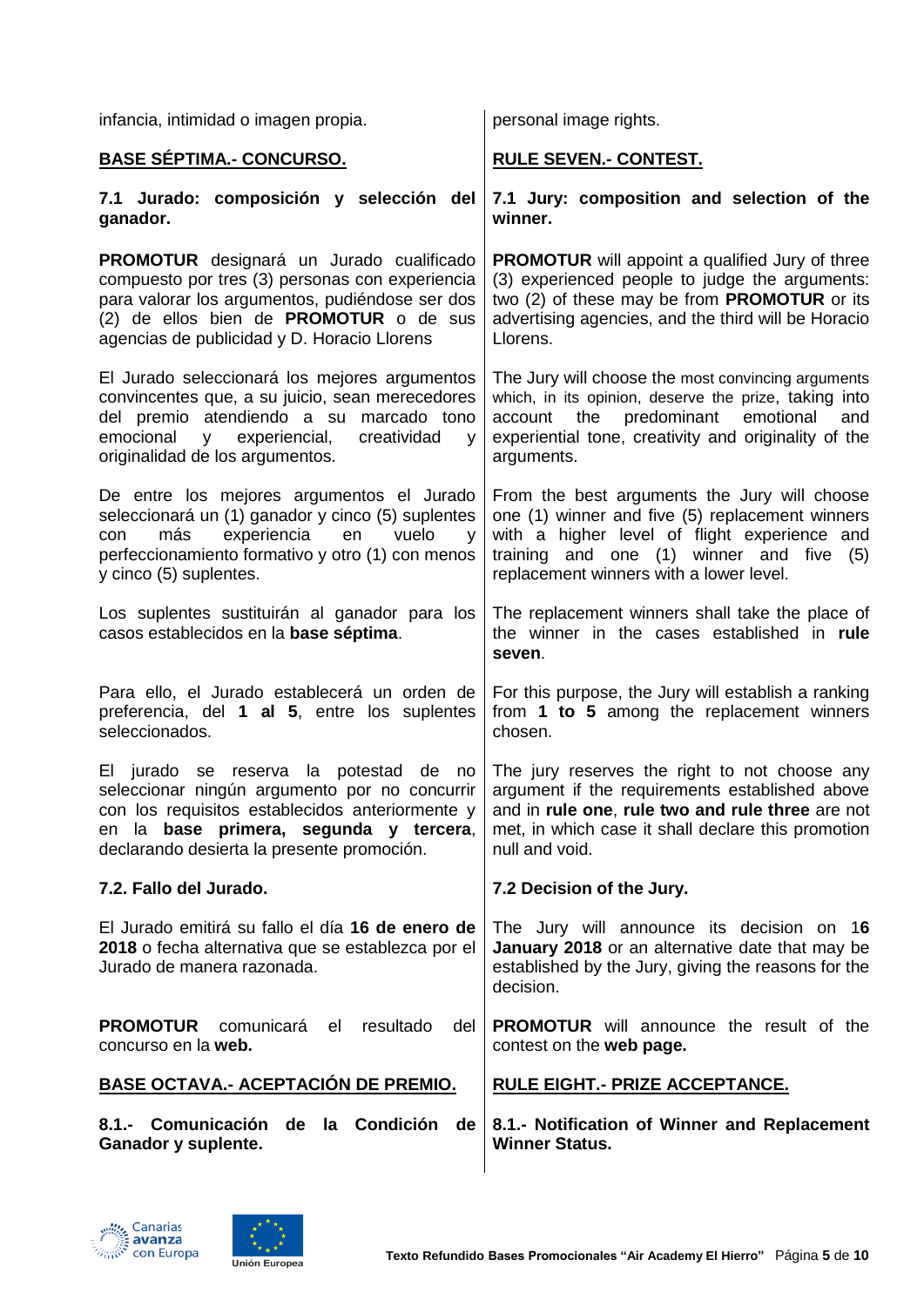| Tras el resultado del concurso, <b>PROMOTUR</b><br>podrá comunicar a los participantes su condición<br>de ganador o de suplentes,<br>de<br>manera<br>simultánea,<br>vía correo<br>electrónico<br>y<br>su<br>publicación a través de la web.                                               | Once the result of the contest has been decided,<br><b>PROMOTUR</b> will notify participants of their<br>replacement<br>winner<br>winner<br>status,<br>or<br>simultaneously by email and by posting this<br>information on the web page.                                                                                                           |
|-------------------------------------------------------------------------------------------------------------------------------------------------------------------------------------------------------------------------------------------------------------------------------------------|----------------------------------------------------------------------------------------------------------------------------------------------------------------------------------------------------------------------------------------------------------------------------------------------------------------------------------------------------|
| El ganador y los suplentes del concurso deberán<br>comunicar su aceptación por correo electrónico a<br>airacademyelhierro @turismodecanarias.com en<br>el plazo improrrogable de 7 días naturales a<br>contar desde la última fecha de comunicación<br>recibida.                          | The winner and replacement winners in the<br>contest must communicate their acceptance by<br>email<br>to<br>airacademyelhierro@turismodecanarias.com in a<br>non-extendable period of 7 calendar days from<br>the date of the last communication received.                                                                                         |
| La comunicación efectuada a los suplentes en su<br>condición de tal y aceptada por éstos, tendrá la<br>consideración de aceptación de su condición de<br>ganador en caso de no aceptación sucesiva del<br>ganador del concurso o suplentes.                                               | The communication sent to the replacement<br>winners notifying them of their status and<br>by them<br>shall<br>accepted<br>be<br>considered<br>acceptance of their winner status in the case of<br>successive failure by the winner of the contest or<br>replacement winners to accept the prize.                                                  |
| Además, en idéntico plazo, el ganador remitirá a<br>la misma dirección de correo, lo siguiente:                                                                                                                                                                                           | In the same period, the winner must also send<br>the following to the same email address:                                                                                                                                                                                                                                                          |
| - Documentación acreditativa de la identidad y<br>residencia del ganador.                                                                                                                                                                                                                 | - Documentation providing proof of identity and<br>residence of the winner.                                                                                                                                                                                                                                                                        |
| - Documentación necesaria para realizar el<br>viaje como premio de la presente promoción,<br>tanto del ganador como de su acompañante.                                                                                                                                                    | The necessary documentation of both the<br>$\overline{\phantom{0}}$<br>winner and their companion to take the trip as the<br>prize of this promotion.                                                                                                                                                                                              |
| - Documentación acreditativa de su condición<br>de federados en parapente o título oficial que<br>habilite según la legislación del país de<br>residencia, al disfrute del premio obtenido, así<br>como la de ser poseedor de un seguro de<br>responsabilidad civil en caso de accidente. | - Documentation providing proof of membership<br>of a paragliding federation or official qualification<br>that entitles the holder to enjoy the prize obtained<br>in accordance with the legislation of their country<br>of residence, and documentation providing proof<br>that the person has public liability insurance in<br>case of accident. |
| 8.2.- Pérdida de la condición de Ganador.                                                                                                                                                                                                                                                 | 8.2.- Loss of Winner status.                                                                                                                                                                                                                                                                                                                       |
| La no aceptación de la condición de ganador y/o<br>suplente sucesivo, incluida la documentación<br>solicitada, generará la perdida de tal condición,<br>procediéndose a considerar como tal a los<br>suplentes sucesivos que han aceptado en el<br>orden del concurso celebrado.          | Failure to accept the status of winner and/or<br>successive replacement winner, or to send the<br>information requested, will result in the loss of this<br>status, and successive replacements who have<br>accepted this status in the order of the contest<br>held will then be considered as such.                                              |
| 8.3.- CONFIRMACIÓN DEL VIAJE Y RÉGIMEN DE<br><b>CAMBIOS.</b>                                                                                                                                                                                                                              | 8.3.- CONFIRMATION OF THE TRIP AND PROCEDURE<br><b>FOR CHANGES.</b>                                                                                                                                                                                                                                                                                |
| Una vez confirmado el viaje con las emisiones y<br>reservas efectuadas de los distintos elementos<br>que componen el mismo, no se admitirán<br>cambios, salvo por causa de fuerza mayor o caso<br>fortuito.                                                                               | Once the trip has been confirmed and the various<br>elements it comprises have been ticketed and<br>booked, no changes will be permitted except in<br>the case of force majeure or unforeseeable<br>circumstances.                                                                                                                                 |



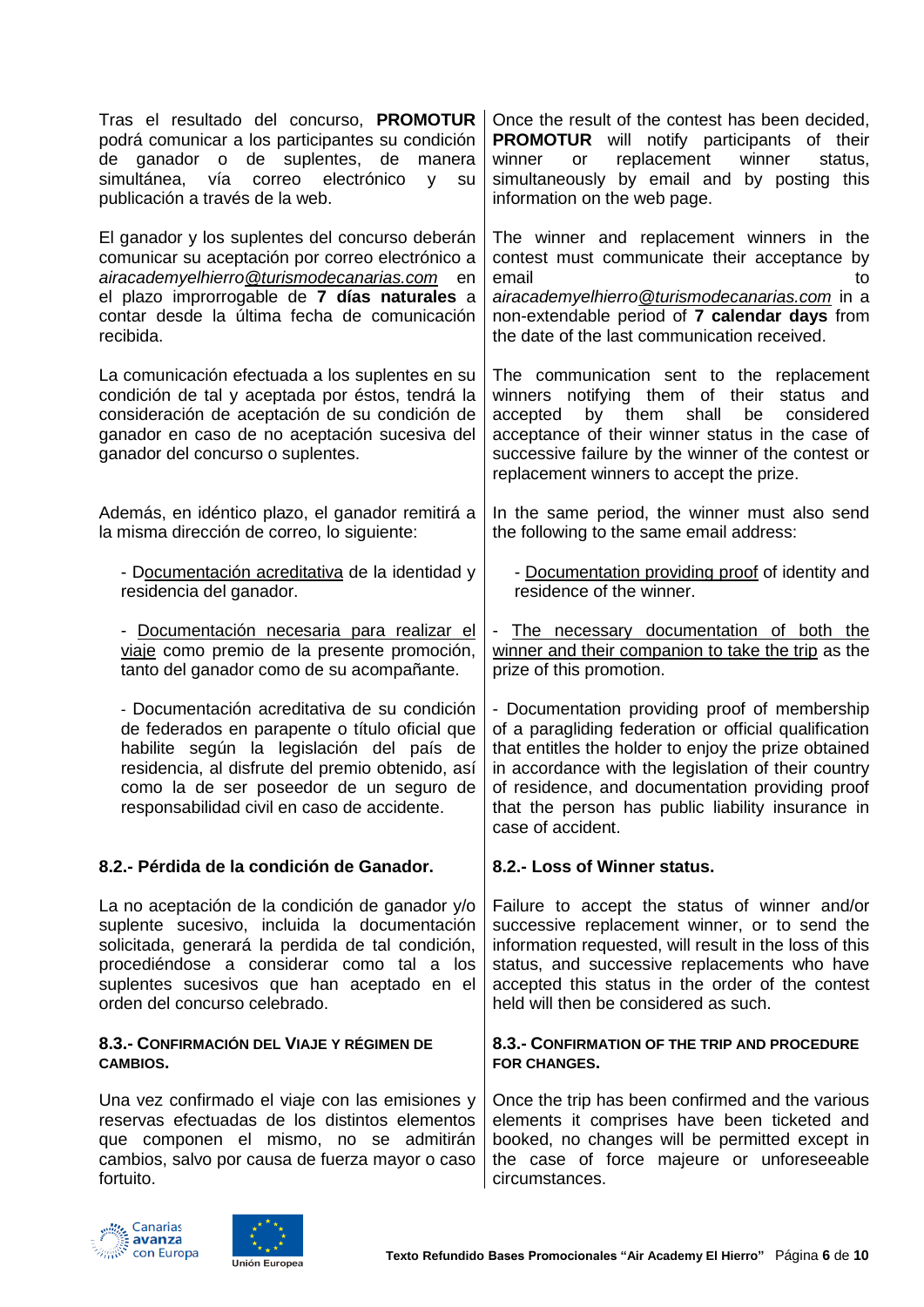## **BASE NOVENA.- FISCALIDAD. RULE NINE.- TAXATION.**

Al premio de la presente promoción le será de aplicación la legislación fiscal española (entre otras, la Ley 35/2006 de 28 de noviembre por la que se aprueba el Impuesto sobre la Renta de las Persona Físicas y de modificación parcial de las Leyes sobre los Impuestos de Sociedades, sobre la Renta de no residentes y sobre el patrimonio; el Real Decreto nº 439/2007, de 30 de marzo, por el que se aprueba su Reglamento y sus modificaciones posteriores; el Real Decreto Legislativo 5/2004, de 5 de marzo, por el que se aprueba el texto refundido de la Ley del Impuesto sobre la Renta de No Residentes, así como su desarrollo reglamentario por Real Decreto 1776/2004, de 30 de julio, por el que se aprueba el Reglamento del Impuesto sobre la Renta de No Residentes), sin perjuicio de lo dispuesto en los Tratados y Convenios Internacionales que pudieran ser aplicables; por lo que corresponderá a la entidad mercantil **PROMOTUR** realizar las retenciones o ingresos a cuenta que procedan de acuerdo con dicha legislación.

Para ello, **PROMOTUR** podrá solicitar al ganador documentación acreditativa adicional.

## **BASE DECIMA.- PROTECCIÓN DE DATOS. RULE TEN.- DATA PROTECTION.**

En cumplimiento de lo establecido en la Ley Orgánica 15/1999, de 13 de diciembre, de Protección de Datos de Carácter Personal y en la Ley 34/2002, de 11 de julio, de Servicios de la Sociedad de la Información y Comercio Electrónico, el envío voluntario de los datos personales (incluido el correo electrónico) para participar en la presente promoción implica el consentimiento expreso del participante para que **PROMOTUR TURISMO CANARIAS, S.A.,** por sí misma o a través de otras entidades que lleven a cabo la gestión o tramitación de los datos, a la inclusión de sus datos en un fichero del que es titular **PROMOTUR TURISMO CANARIAS, S.A,** y a que los mismos sean utilizados con la finalidad de la Promoción del Destino Turístico Islas Canarias, a través de comunicación directa.

El participante tendrá derecho a acceder a dicho fichero con objeto de oponerse, modificar, corregir o cancelar, total o parcialmente, su contenido mediante correo ordinario a:

The prize for this promotion shall be subject to Spanish tax legislation (including Law 35/2006, of 28 November, passing the Personal Income Tax and partially amending the Laws on Corporate Income Tax, Non-Resident Income Tax and Wealth Tax; Royal Decree No 439/2007, of 30 March, passing its Implementing Regulations and subsequent amendments; Legislative Royal Decree 5/2004, of 5 March, passing the Consolidated Text of the Law on Non-Resident Income Tax, and its implementing regulations through Royal Decree 1776/2004, of 30 July, passing the Regulations on Non-Resident Income Tax), without prejudice to the terms of the International Treaties and Agreements that may apply; therefore the company **PROMOTUR** will be responsible for the withholdings or deposits on account required in accordance with this legislation.

For this purpose, **PROMOTUR** may request additional documentation from the winner.

In accordance with the terms of Organic Law 15/1999, of 13 December, on the Protection of Personal Data, and Law 34/2002, of 11 July, on Information Society Services and Electronic Commerce, voluntary submission of personal data (including the email address) to participate in this promotion means that the participant expressly authorises **PROMOTUR TURISMO CANARIAS, S.A.**, so that it, or other entities that manage or process the data, may include their data in a file of which **PROMOTUR TURISMO CANARIAS, S.A.** is the owner and so that their data may be used for the Promotion of the Canary Islands as a Tourism Destination, through direct communication.

**PROMOTUR TURISMO CANARIAS, S.A., calle** | Víctor Hugo, 60, 35006 Las Palmas de Gran The participant may access this file in order to oppose, amend, correct or cancel its content, in full or in part, by post at the following address: **PROMOTUR TURISMO CANARIAS, S.A**., Calle



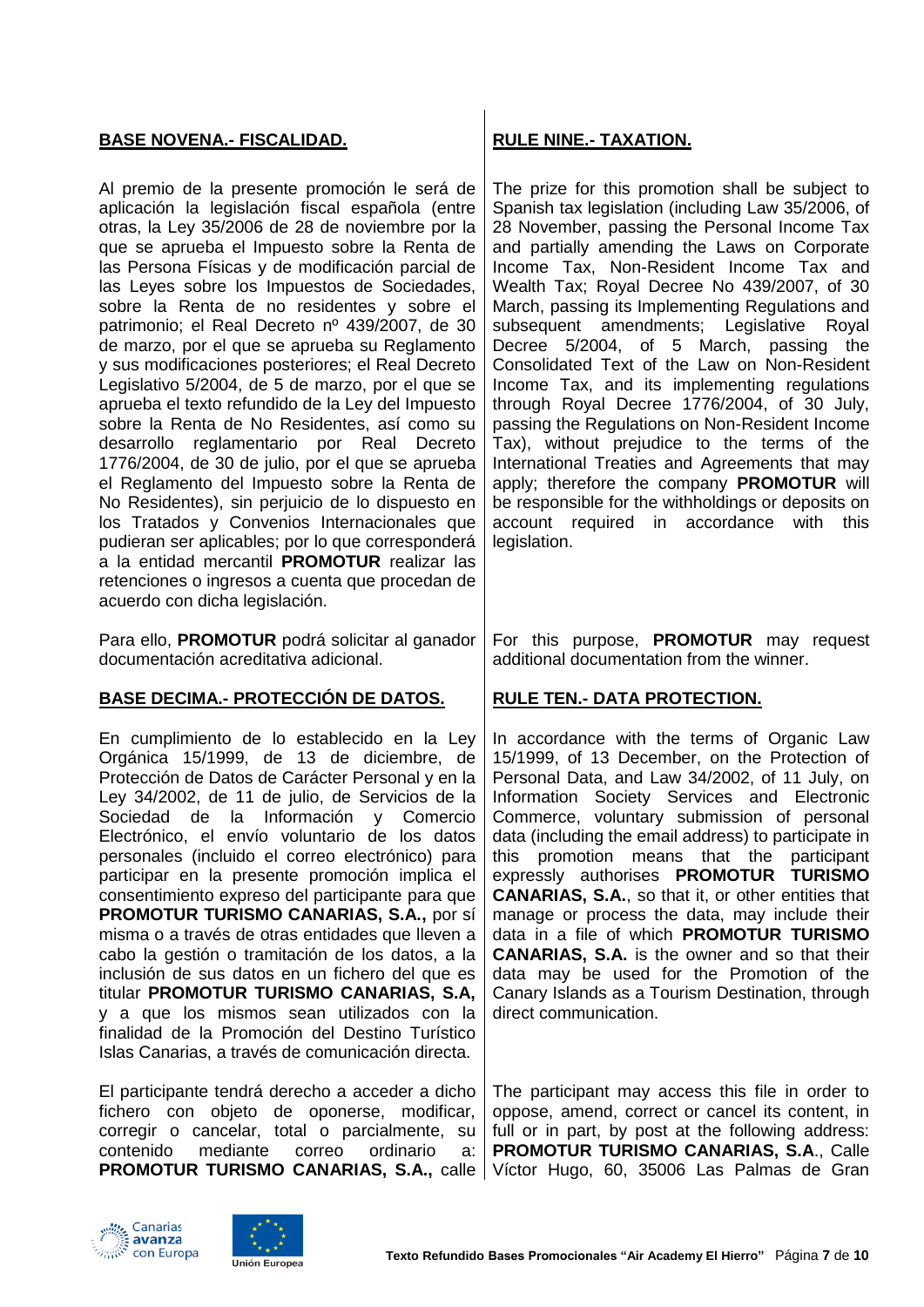| Víctor Hugo, 60, 35006 Las Palmas de Gran<br>Canaria o mediante correo electrónico<br>a:<br>webturismolopd@turismodecanarias.com. En<br>los citados correos deberá especificarse:                                                                                                                                                                 | Canaria<br>by<br>email<br>to:<br>or<br>webturismolopd@turismodecanarias.com<br>indicating the following information:                                                                                                                                                                                         |
|---------------------------------------------------------------------------------------------------------------------------------------------------------------------------------------------------------------------------------------------------------------------------------------------------------------------------------------------------|--------------------------------------------------------------------------------------------------------------------------------------------------------------------------------------------------------------------------------------------------------------------------------------------------------------|
| - Nombre y apellidos del interesado y su correo<br>electrónico.<br>- Copia del documento oficial que acredite su<br>identidad.<br>- Petición en que concreta la solicitud.<br>- Dirección a efectos de notificaciones, fecha y<br>firma del usuario.                                                                                              | - Full name of the person concerned and their<br>email address.<br>- Copy of the official document that proves their<br>identity.<br>- Request indicating what is sought.<br>- Address for notices; date; and signature of the<br>user.                                                                      |
| <b>PROMOTUR</b> pone en conocimiento de los<br>usuarios que el ejercicio de estos derechos es<br>personalísimo, por lo que únicamente el propio<br>usuario podrá ejercer dichos derechos respecto<br>de los datos personales de los que es legítimo<br>titular.                                                                                   | <b>PROMOTUR</b> informs users that the exercise of<br>these rights is strictly personal and therefore only<br>the user may exercise them in relation to the<br>personal data of which the user is the legitimate<br>owner.                                                                                   |
| No<br>obstante, y en los<br>casos<br>en<br>que<br>excepcionalmente se admita, un representante<br>debidamente autorizado por el usuario podrá<br>ejercitar los derechos que a éste le asisten en los<br>términos expuestos, siempre que acompañe a la<br>mencionada comunicación<br><b>un</b><br>documento<br>acreditativo de tal representación. | However, in exceptional cases, a representative<br>duly authorised by the user may exercise the<br>rights of the user in the foregoing terms, provided<br>the communication is accompanied<br>by a<br>document that demonstrates the representation.                                                         |
|                                                                                                                                                                                                                                                                                                                                                   |                                                                                                                                                                                                                                                                                                              |
| <u> BASE DÉCIMA PRIMERA. -</u><br><u>RESPONSABILIDAD.</u>                                                                                                                                                                                                                                                                                         | <b>RULE ELEVEN.- LIABILITY WAIVER.</b>                                                                                                                                                                                                                                                                       |
| <b>PROMOTUR</b><br>queda<br>exonerada<br>toda<br>de<br>responsabilidad en caso de mal funcionamiento<br>de la red Internet o incorrecta transmisión de<br>contenidos, que impida el normal desarrollo de la<br>promoción por causas ajenas a ésta<br>V<br>especialmente por actos externos de mala fe.                                            | <b>PROMOTUR</b> shall be exempt from all liability in<br>the case of malfunction of the internet or incorrect<br>transmission of contents that prevents the normal<br>functioning of the promotion due to causes<br>beyond its control and in particular due to<br>external malicious acts.                  |
| <b>PROMOTUR</b> no se responsabiliza de<br>los<br>posibles fraudes, pérdidas, deterioros, robos,<br>retrasos o cualquier otra circunstancia imputable<br>a internet o terceros que puedan afectar al<br>desarrollo de la presente promoción.                                                                                                      | <b>PROMOTUR</b> accepts no liability for any possible<br>fraud, loss, deterioration, theft, delay or any other<br>circumstance that may be attributed to the<br>internet or third parties that could affect the<br>running of this promotion.                                                                |
| En ningún caso, <b>PROMOTUR</b> será responsable<br>de los servicios que cualquier otra entidad con la<br>que ésta colabore, presten a los ganadores como<br>consecuencia de los premios entregados, en<br>cuyo caso, deberán atenerse a las cláusulas de<br>responsabilidad de los servicios prestados por<br>aquélla.                           | Under no circumstances will <b>PROMOTUR</b> be<br>liable for the services that any other entity with<br>which it collaborates provides to winners as a<br>result of the prizes awarded, in which case they<br>must refer to the liability clauses of the entity<br>responsible for providing these services. |



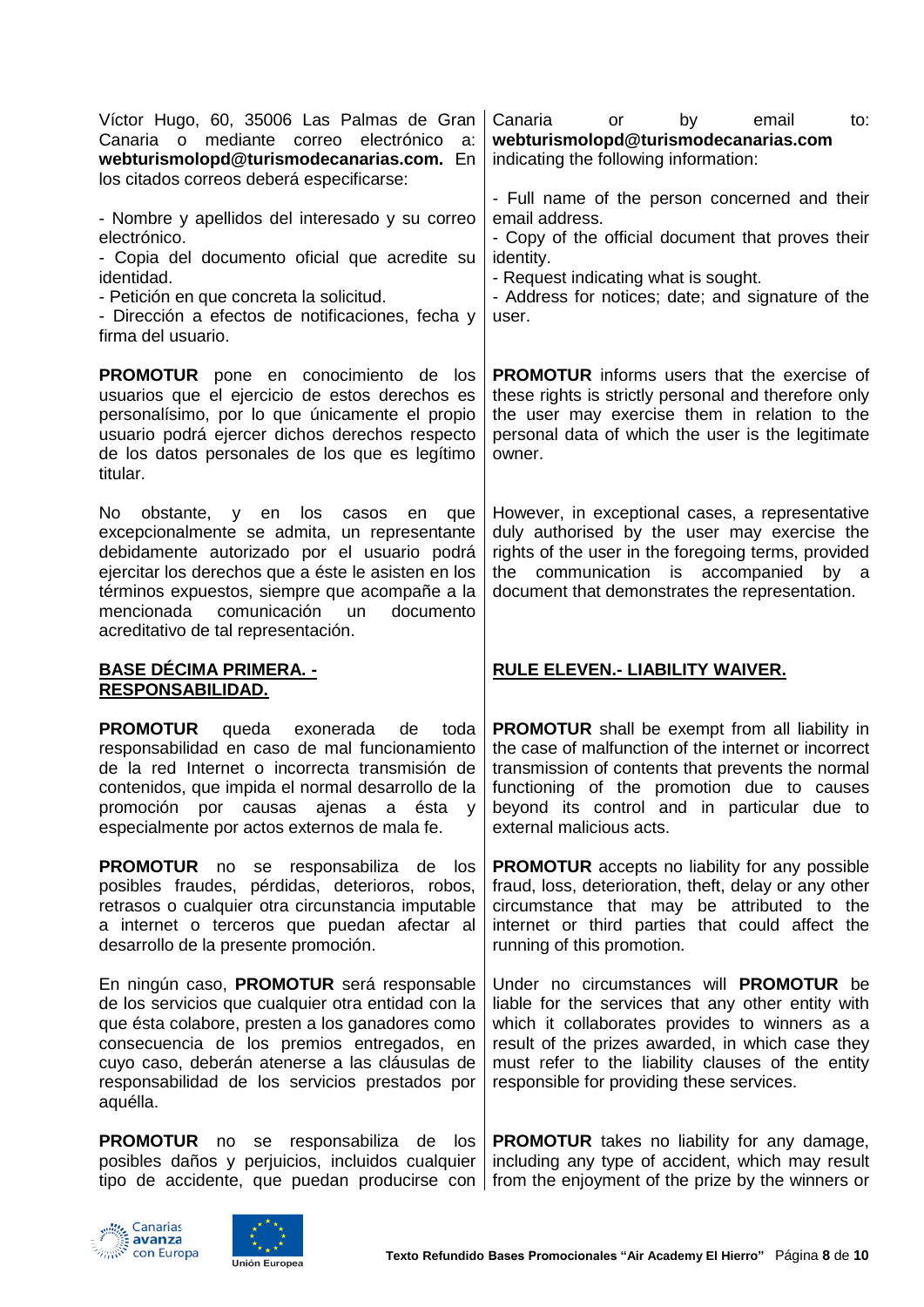ocasión del disfrute del premio por parte de los ganadores o suplentes y por Horacio Llorens, y éstos entre sí.

## **BASE DÉCIMA SEGUNDA. - DERECHO DE PROPIEDAD INTELECTUAL**

Los participantes en la presente promoción ceden los derechos de propiedad intelectual sobre los argumentos convincentes para su reproducción, distribución, comunicación pública y transformación con fines promocionales y publicitarios del destino Islas Canarias conforme a lo establecido en la **base primera y segunda**, sin exclusividad, sin limitación temporal y territorial alguna y para cualquier lugar del mundo y en cualquier tipo de soporte o medio, incluido internet y las redes sociales, a partir de la fecha de comienzo de la promoción, todo ello a título gratuito.

## **BASE DÉCIMA TERCERA. - IRREGULARIDADES EN LA PARTICIPACIÓN.**

En el caso de que **PROMOTUR**, o cualquier entidad que esté ligada profesionalmente a la presente promoción, detecte cualquier anomalía o sospechen que la participación o la acción de un participante está impidiendo el normal desarrollo de la participación en la presente promoción, alterando de manera irregular o ilegal mediante cualquier procedimiento, técnico o informático, para así distorsione o falsear los resultados, podrá de forma unilateral eliminar su participación del mismo.

A este respecto, **PROMOTUR** ha habilitado los necesarios soportes tecnológicos para detectar cualquier posible actuación irregular, anómala, fraudulenta o dolosa que pretenda alterar la participación con el objetivo de lograr un premio de forma irregular o ilícita.

Por tanto, **PROMOTUR** se reserva el derecho de eliminar la participación a cualquier participante que evidencie o del que se sospeche una actuación irregular en el sentido descrito.

## **BASE DÉCIMA CUARTA.- RESOLUCIÓN DE CONTROVERSIAS.**

Los participantes aceptan el criterio de **PROMOTUR** en cuanto a la resolución de cualquier cuestión derivada de la presente **promoción.**

replacement winners or by Horacio Llorens, or among these parties.

## **RULE TWELVE.- INTELLECTUAL PROPERTY RIGHTS PERTAINING.**

Participants in this promotion transfer the intellectual property rights pertaining to the convincing arguments for their reproduction, distribution, public communication and transformation for the purposes of promoting and advertising the destination of the Canary Islands in accordance with the terms of **rule one and rule two**, on a non-exclusive basis, with no time or territorial limitation and for any place in the world and on any type of storage device or medium, including the internet and social media, from the starting date of the promotion, entirely free of charge.

# **RULE THIRTEEN. -FRAUDULENT ENTRIES.**

If **PROMOTUR** or any entity professionally associated with this promotion detects any anomaly or suspects that the participation or the action of a participant is preventing the normal running of this promotion by tampering with or illegally altering any technical or computer procedure in order to misrepresent or falsify the results, the participant will be unilaterally disqualified from participating in the promotion.

In this respect, **PROMOTUR** has set up the necessary technological media to detect any possible irregular practice, anomaly, fraud or malicious act intended to alter any participation in order to obtain the prize through irregular or illegal means.

**PROMOTUR** therefore reserves the right to disqualify any participant from participation when there is evidence or suspicion that they are acting in an irregular manner as described above.

## **RULE FOURTEEN.- SETTLEMENT OF DISPUTES.**

Participants accept the decision of **PROMOTUR** in relation to the settlement of any issue arising from this **promotion**.